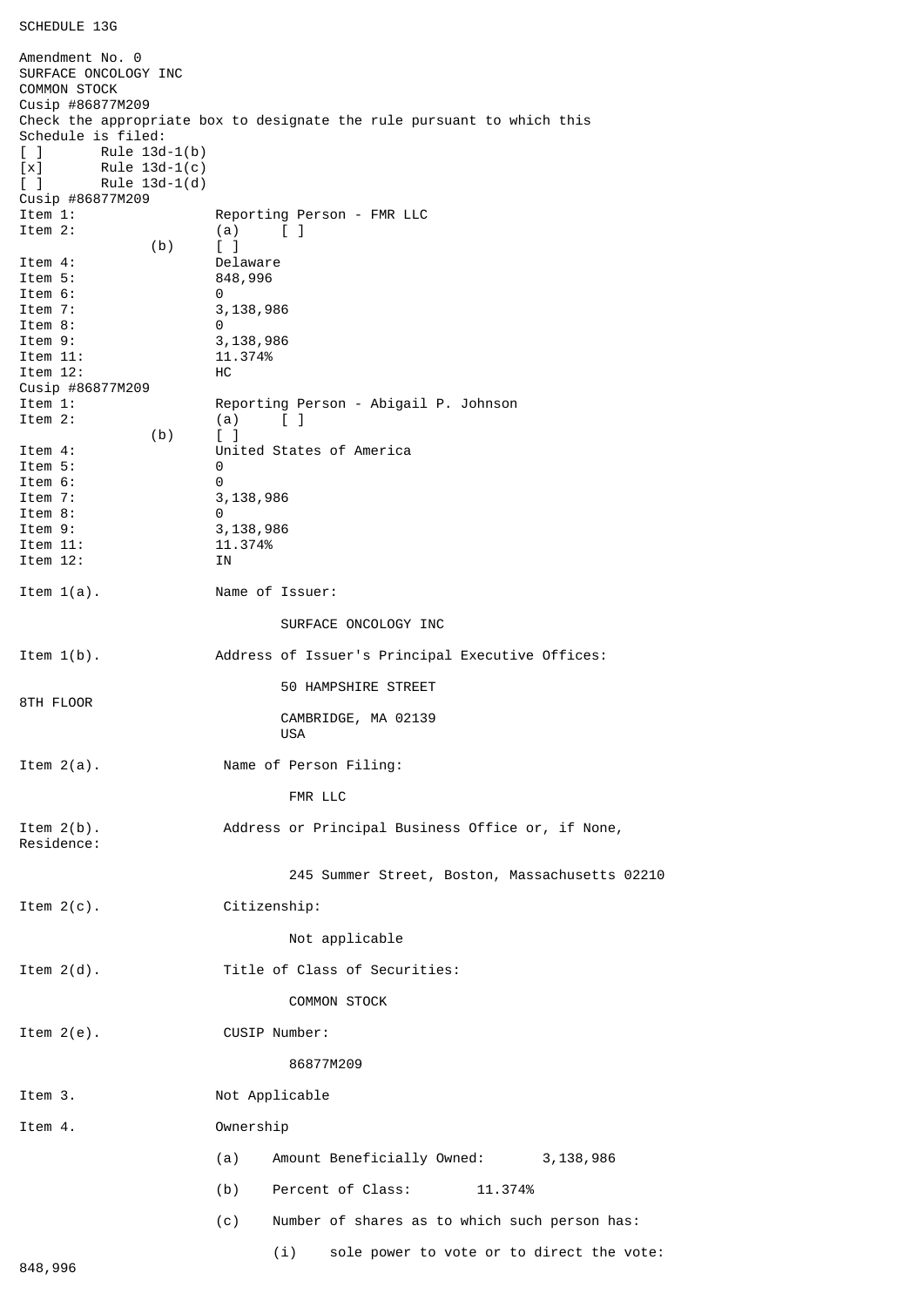|                    | shared power to vote or to direct the vote:<br>(iii)         | 0 |
|--------------------|--------------------------------------------------------------|---|
| disposition of:    | sole power to dispose or to direct the<br>(iii)<br>3,138,986 |   |
| disposition of:    | shared power to dispose or to direct the<br>(iv)<br>0        |   |
| Item 5.            | Ownership of Five Percent or Less of a Class.                |   |
|                    | Not applicable.                                              |   |
| Item 6.<br>Person. | Ownership of More than Five Percent on Behalf of Another     |   |

 One or more other persons are known to have the right to receive or the power to direct the receipt of dividends from, or the proceeds from the sale of, the COMMON STOCK of SURFACE ONCOLOGY INC. No one other person's interest in the COMMON STOCK of SURFACE ONCOLOGY INC.is more than five percent of the total outstanding COMMON STOCK.

Item 7. Identification and Classification of the Subsidiary Which Acquired the Security Being Reported on By the Parent Holding Company.

See attached Exhibit A.

Item 8. Identification and Classification of Members of the Group.

Not applicable.

Item 9. Notice of Dissolution of Group.

Not applicable.

Item 10. Certifications.

By signing below I certify that, to the best of my knowledge and belief, the securities referred to above were not acquired and are not held for the purpose of or with the effect of changing or influencing the control of the issuer of the securities and were not acquired and are not held in connection with or as a participant in any transaction having that purpose or effect.

Signature

After reasonable inquiry and to the best of my knowledge and belief, I certify that the information set forth in this statement is true, complete and correct.

> April 24, 2018 Date /s/ Marc R. Bryant

Signature

 Marc R. Bryant Duly authorized under Power of Attorney effective as of September 23, 2015, by and on behalf of FMR LLC and its direct and indirect subsidiaries\*

\* This power of attorney is incorporated herein by reference to Exhibit 24 to the Schedule 13G filed by FMR LLC on June 10, 2016, accession number: 0000315066-16-005935

Exhibit A

 Pursuant to the instructions in Item 7 of Schedule 13G, the following table lists the identity and Item 3 classification, if applicable, of each relevant entity that beneficially owns shares of the security class being reported on this Schedule 13G.